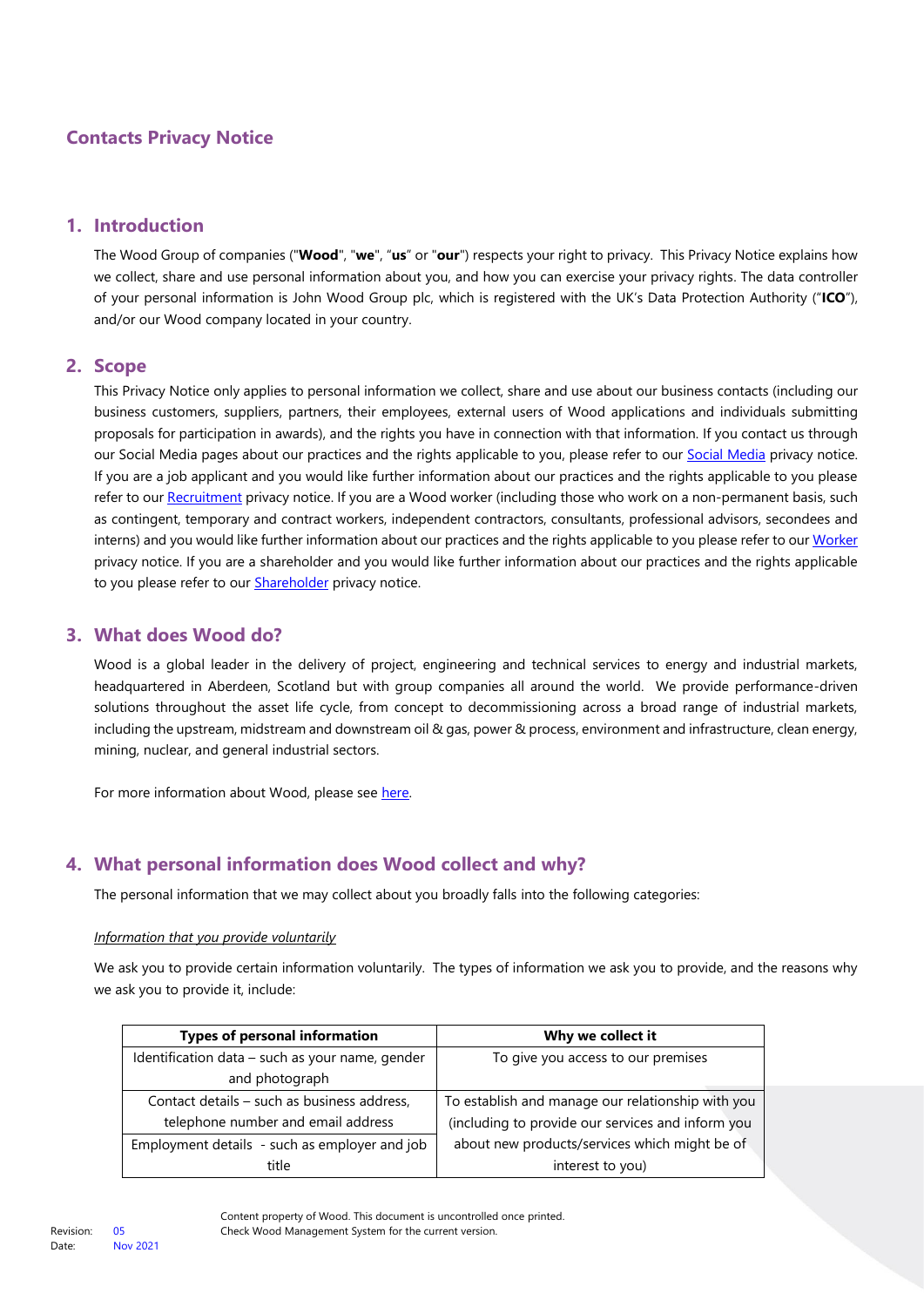| Financial information – such as bank account    | To make payments to you or to make               |
|-------------------------------------------------|--------------------------------------------------|
| details and tax information                     | arrangements for third parties to pay you        |
| National identifiers – such as national         | To assist you with international travel, e.g. by |
| ID/passport number                              | providing letters of invitation                  |
| CVs and professional experience and education   | To assess suitability for positions on projects, |
| information                                     | including where we and you/your employer are     |
|                                                 | working together to bid for and/or provide       |
|                                                 | services to third party customers                |
| In South Africa only, information pertaining to | To establish your identity and existence, and    |
| juristic/legal persons - such as company        | manage our relationship with you (including to   |
| registration number, company name and           | provide our services and inform you about new    |
| business address, BBBEE status, tax ID number,  | products/services which might be of interest to  |
| accounting information                          | you), to make payments to you or assess your     |
|                                                 | suitability for bids                             |

In addition we may correspond with you and that may contain certain personal information that we exchange in the ordinary course of business, such as to schedule meetings and calls.

If we ask you to provide any other personal information not described above, then the personal information we will ask you to provide, and the reasons why we ask you to provide it, will be made clear to you at the point we collect your personal information.

#### *Information that we obtain from third party sources*

From time to time, we may receive personal information about you from third party sources (including from your colleagues, other suppliers and business partners), but only where we have checked that these third parties either have your consent or are otherwise legally permitted or required to disclose your personal information to us.

## **5. Who does Wood share my personal information with?**

We may disclose your personal information to the following categories of recipients:

- to other Wood companies, third party services providers and partners who provide data processing services to us, or who otherwise process personal information for purposes that are described in this Privacy Notice or notified to you when we collect your personal information;
- to any competent law enforcement body, regulatory, government agency, court or other third party where we believe disclosure is necessary (i) as a matter of applicable law or regulation, (ii) to exercise, establish or defend our legal rights, or (iii) to protect your vital interests or those of any other person;
- to a potential buyer (and its agents and advisers) in connection with any proposed purchase, merger or acquisition of any part of our business, provided that we inform the buyer it must use your personal information only for the purposes disclosed in this Privacy Notice;
- to clients where we have entered into a contract with you for and on behalf of the client or we are in a joint venture with you and have a contract with the client; or
- to any other person with your consent to the disclosure.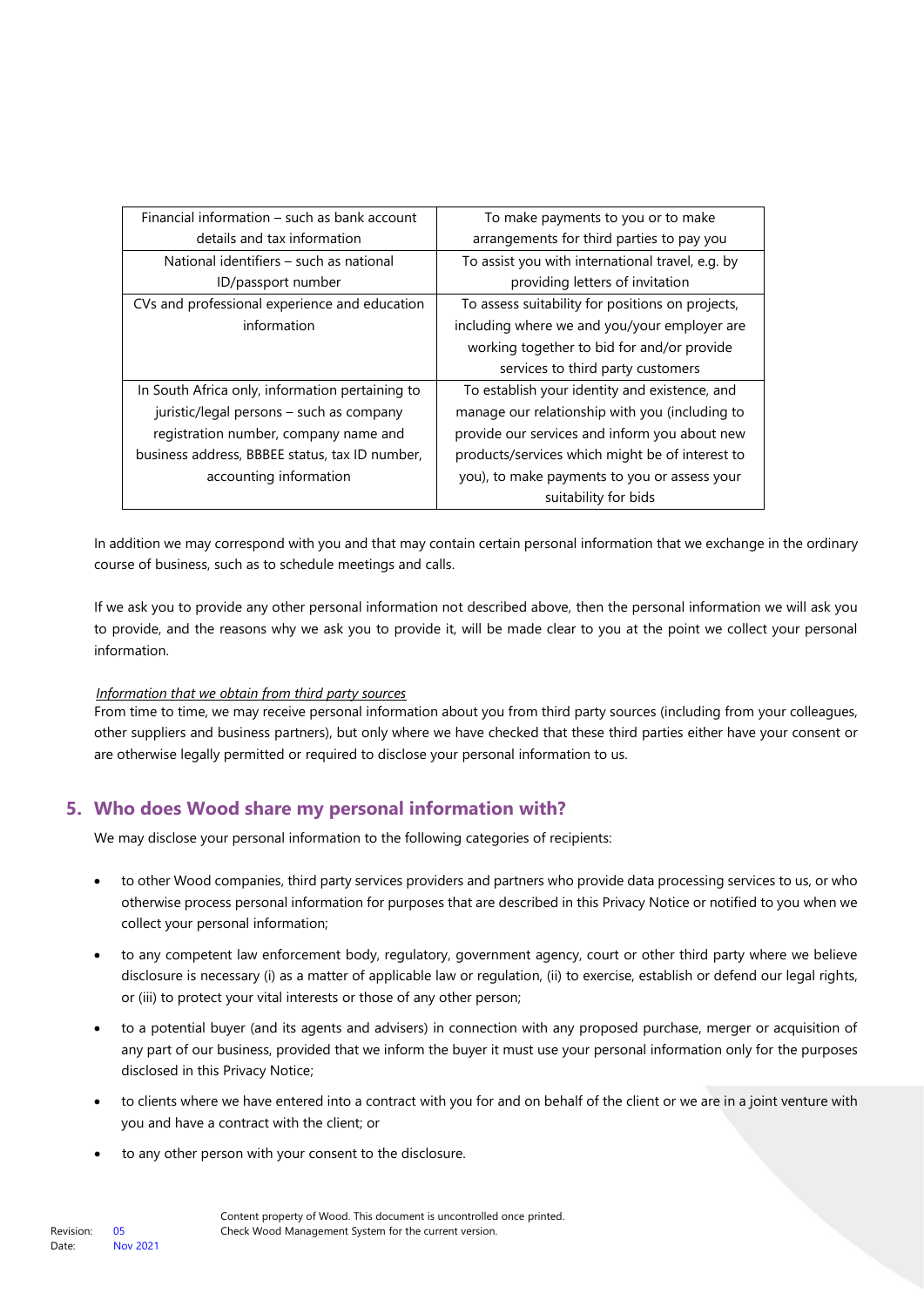# **6. Legal basis for processing personal information**

Our legal basis for collecting and using the personal information described above will depend on the personal information concerned and the specific context in which we collect it. In particular, we will normally collect personal information from you only where we have your consent to do so, where we need the personal information to perform a contract with you, or where the processing is in our legitimate interests and not overridden by your data protection interests or fundamental rights and freedoms. In some cases, we may also have a legal obligation to collect personal information from you (e.g. in response to lawful requests by public authorities) or may otherwise need the personal information to protect your vital interests or those of another person.

Our legitimate interests in the context of the personal information we may collect which is described in this Privacy Notice, will be for the purpose of managing our relationship with potential clients, managing our relationship with you, providing services to third party customers and to grant access to our work locations.

If we collect and use your personal information in reliance on anything other than our legitimate interests, we will make clear to you at the relevant time. For example, if we ask you to provide personal information to comply with a legal requirement or to perform a contract with you, we will make this clear at the relevant time and advise you whether the provision of your personal information is mandatory or not (as well as of the possible consequences if you do not provide your personal information

## **7. Cookies and similar tracking technology**

We use cookies and similar tracking technology (collectively, "**Cookies**") to collect and use personal information about you. For further information about the types of Cookies we use, why, and how you can control Cookies, please see our Cookie [Notice.](https://www.woodplc.com/policies-and-notices/cookies) 

## **8. How does Wood keep my personal information secure?**

We use appropriate technical and organisational measures to protect the personal information that we collect and process about you. The measures we use are designed to provide a level of security appropriate to the risk of processing your personal information.

## **9. International data transfers**

Your personal information may be transferred to, and processed in, countries other than the country in which you are resident. These countries may have data protection laws that are different to the laws of your country (and, in some cases, may not be as protective).

Specifically, other Wood companies and our third party service providers, clients and partners operate around the world. This means that when we collect your personal information we may process it in any of these countries. When we export your personal information to a different country, we will take steps to ensure that such data exports comply with applicable laws.

These include:

• reliance on the Standard Contractual Clauses and additional safeguards to facilitate data transfers to third parties in the US who have a legitimate purpose for accessing it; and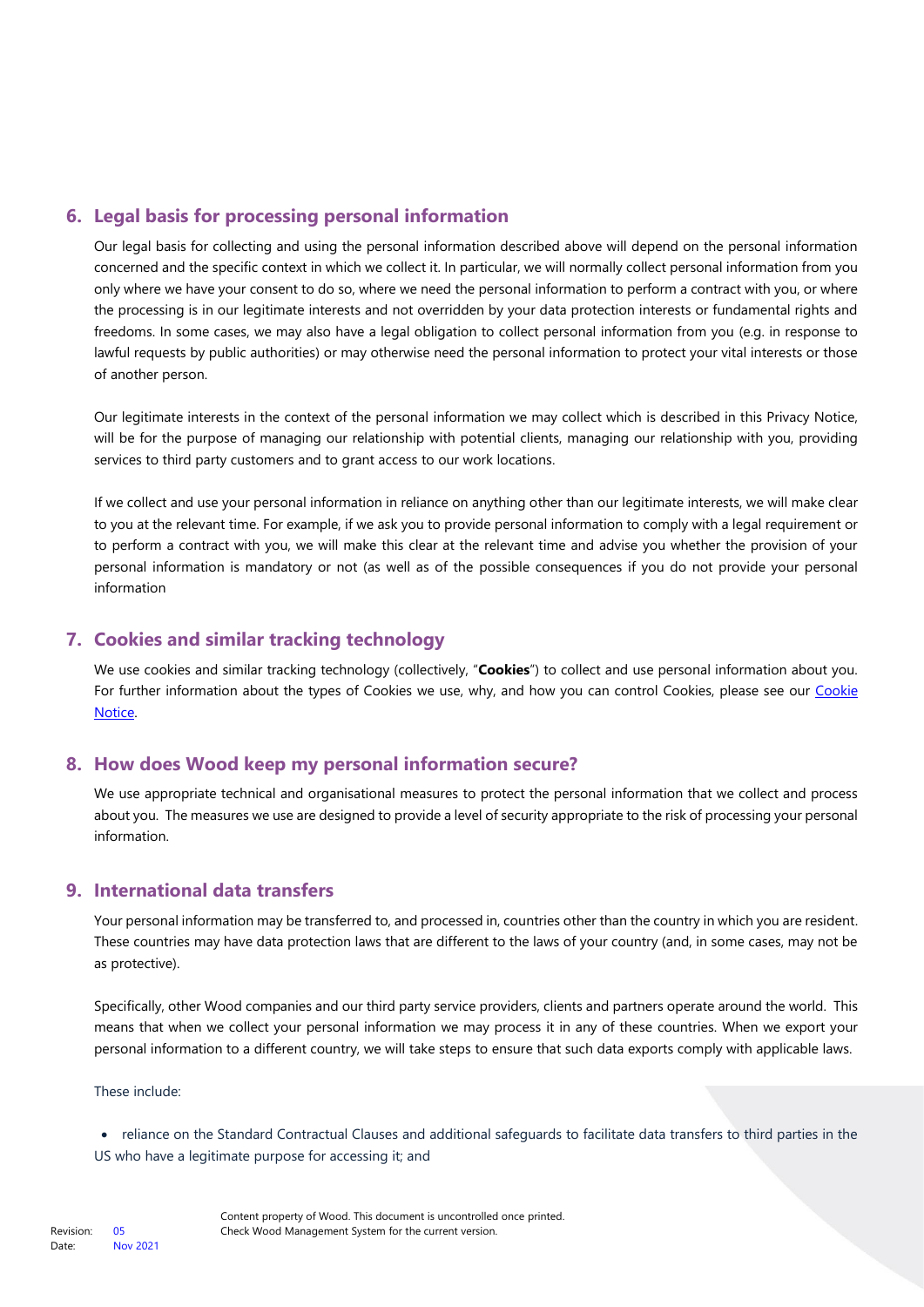• entering internal data transfer agreements between companies in the Wood group which protect data to the same standards as laws in the United Kingdom ("**UK**") and the European Economic Area ("**EEA**");

• entering contracts with partners and third party service providers which protect your data to the same standards as laws in the UK and EEA; and

• Wood also implements a range of organisational and technical security measures, such as cyber security training, role based access and encryption, where appropriate, to ensure personal data is secure.

## **10. Data retention**

We retain personal information we collect from you where we have an ongoing legitimate business need to do so (for example, to receive services from you or to comply with applicable legal, tax or accounting requirements).

When we have no ongoing legitimate business need to process your personal information, we will either delete or anonymise it or, if this is not possible (for example, because your personal information has been stored in backup archives), then we will securely store your personal information and isolate it from any further processing until deletion is possible.

## **11. Your data protection rights**

You may exercise the rights available to you under applicable data protection laws as follows:

- If you wish to access, correct, update request deletion or obtain information about your personal information, you can do so at any time by contacting us using the email address given under the "*How to contact us*" heading below.
- If you are a resident of the EEA, UK, Brazil, you can object to processing of your personal information and ask us to restrict processing of your personal information. In addition you can request portability of your personal information. You can exercise these rights by contacting us using the contact details provided under the "*How to contact us"* heading below.
- You have the right to opt-out of marketing communications we send you at any time. You can exercise this right by clicking on the "unsubscribe" or"opt-out" link in the marketing e-mails we send you, or email us directly with "unsubscribe" in the subject line. To opt-out of other forms of marketing (such as postal marketing or telemarketing), then please contact us using the email address provided under the "*How to contact us*" heading below.
- If we have collected and process your personal information with your consent, then you can withdraw your consent at any time. Withdrawing your consent will not affect the lawfulness of any processing we conducted prior to your withdrawal, nor will it affect processing of your personal information conducted in reliance on lawful processing grounds other than consent.
- You have the right to complain to a data protection authority about our collection and use of your personal information. For more information, please contact your local data protection authority. Contact details for data protection authorities for countries in the EEA can be accessed [here](https://edpb.europa.eu/about-edpb/board/members_en) and for the U[K here](https://ico.org.uk/).

If you are a State of California resident, under the California Consumer Privacy Act of 2018 ("**CCPA**") or a Nevada resident under the Nevada Privacy of Information Collected on the Internet from Consumers Act ("**NPICIC**") you may make certain requests regarding your personal information in our possession. In particular, you can request us to disclose you specific pieces of information that we hold about you and to delete your personal information. In addition to those rights, you also have the right not to be discriminated against. This means that if you exercise your CCPA rights we will not deny you services, provide you with an inferior quality of our products or services or charge you different rates. However if you exercise your right to data deletion, this may impact our ability to provide requested services to you.